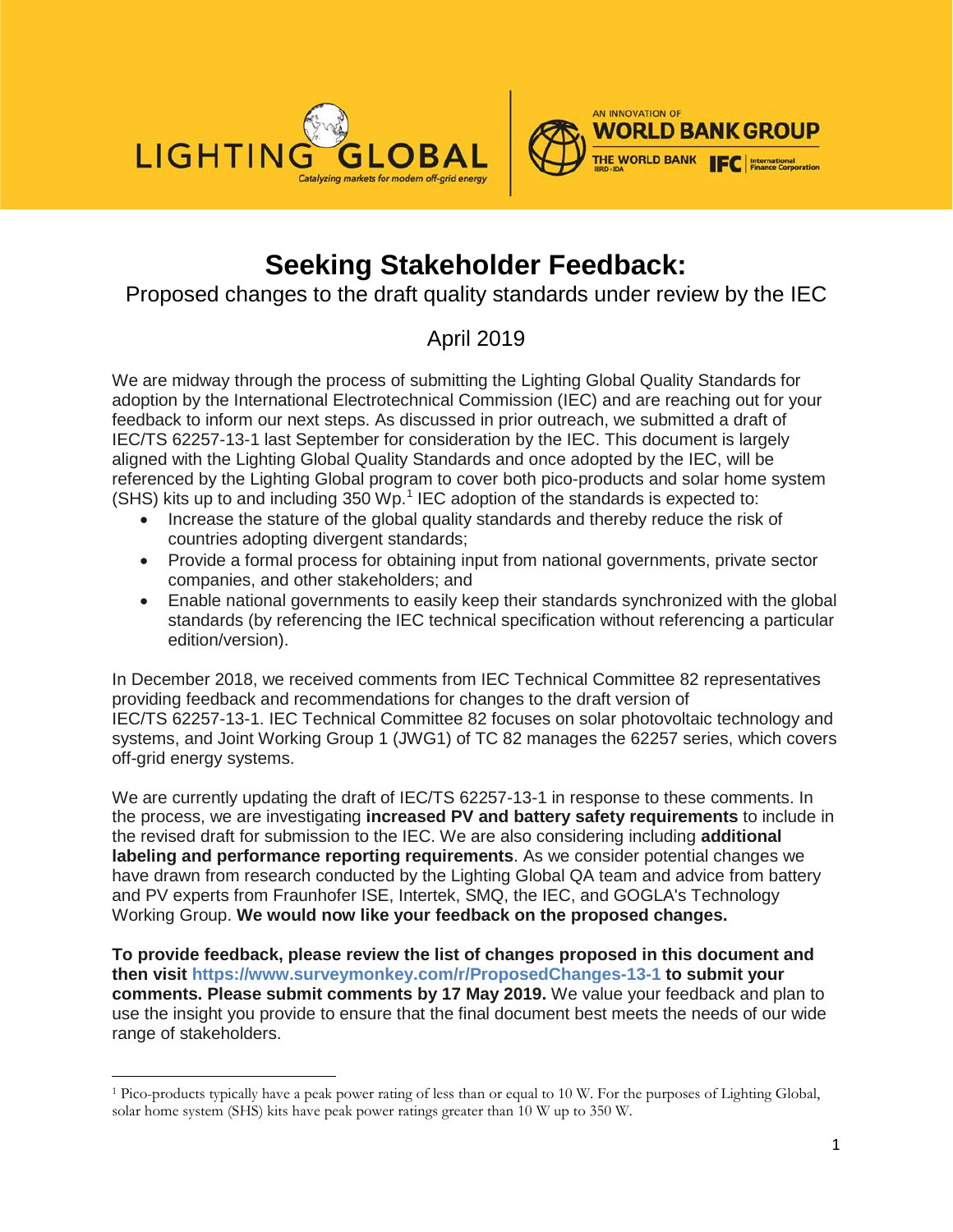



# **PROPOSED CHANGES to IEC/TS 62257-13-1**

#### **1. Battery safety**

Based on our research and feedback from battery experts, we are proposing to add the following requirements for batteries, primarily to address recognized safety hazards associated with lithium-based batteries. We are responding to reports of recent safety incidents in the sector and the fact that lithium batteries are beginning to be more commonly used in larger products. The recent safety incidents have caused a great deal of concern among market development programs and procurement agencies. The proposed requirements below are intended to mitigate these concerns with the goal of both ensuring safe batteries and preventing the inclusion of more stringent battery specifications that might not consider the impacts to the industry. We are cognizant of the need to balance the potential benefits of new technologies with safety, and recognize that there is a cost to align with these new specifications. Our current standards require that all lithium-based batteries carry at least one battery safety certificate; the requirements proposed below would strengthen this requirement to ensure that batteries are tested at the pack level and assessed for safety during use:

• Any lithium-based battery must be tested to and meet the requirements of a standard for safety during use: either IEC [62133-2,](https://webstore.iec.ch/publication/32662) [UL 62133,](https://standardscatalog.ul.com/standards/en/standard_62133_2) or the combination of [UL 1642](https://standardscatalog.ul.com/standards/en/standard_1642_5) and [UL](https://standardscatalog.ul.com/standards/en/standard_2054_2)  [2054](https://standardscatalog.ul.com/standards/en/standard_2054_2)

*[Note, IEC 62133, UL 62133, and UL 2054 are for batteries used in portable applications (i.e., easily hand-carried devices), which we expect would apply to all lithium batteries currently in the Lighting Global program. Standards exist for stationary batteries, such as IEC 62619 and UL 1973, but in our estimation, these would only be applicable for much larger, truly stationary batteries.]*

- Test reports must cover both the individual cell and the fully assembled battery pack. *[Note, these may be two separate documents or one single document for both cell and battery.]*
- Test reports must be from a third-party test lab that is ISO/IEC 17025 accredited to the particular test.
- In the case of "similar" batteries in which the number of cells differ between models but all other characteristics are the same, each model would require testing. *[Note, the same cell test can be referenced for all batteries composed of that cell. Additionally, test results from UN 38.3 testing may be referenced in lieu of some cell-level tests in IEC 62133.]*
- Test reports would be considered valid as long as the battery has not changed and the test report was conducted to a recent version of the standard. When the solar product is being renewed, companies must either resubmit the battery safety test report(s) and confirm that the battery has not changed or provide a new battery safety test report for the new version of the battery.
- These requirements would apply to all types of lithium-based batteries, including lithium iron-phosphate (LiFePO<sub>4</sub>) and lithium polymer batteries.

We acknowledge that some of these requirements will add an additional burden of both cost and time for battery assemblers or off-grid energy companies that assemble their own batteries,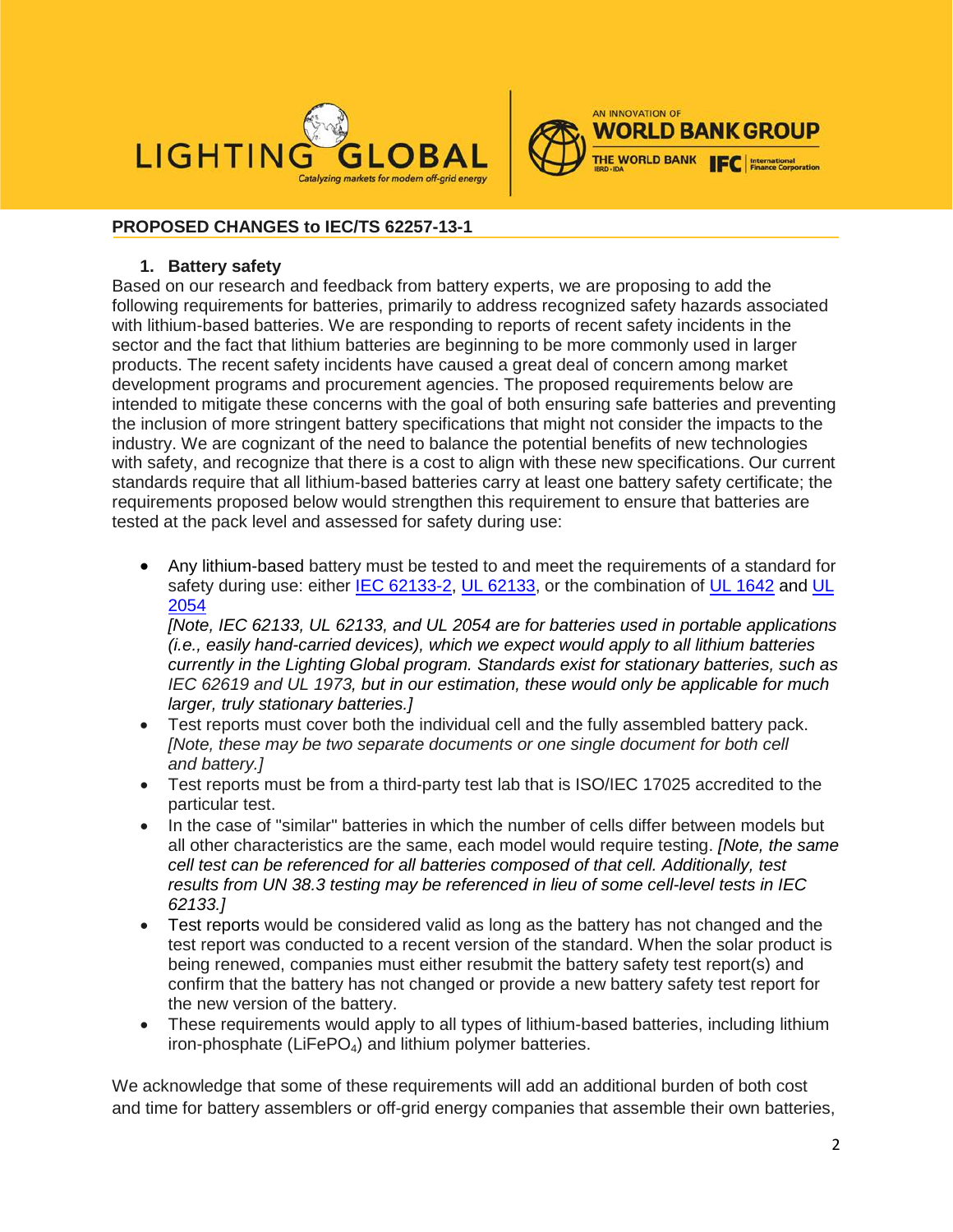



but our research and consultation with battery experts indicate that these tests will help identify and prevent the use of poorly assembled, dangerous batteries. We recognize that many other factors contribute to battery safety, including quality control in the battery factory and proper integration into a product. We are interested to hear any recommendations you have for other measures we should take to ensure the safety of products through the Lighting Global Quality Assurance program or in the IEC specification.

# **2. PV safety**

 $\overline{\phantom{a}}$ 

Several members of the IEC noted that the requirements for PV modules needed to be strengthened to better align with international standards, especially for larger modules. We are proposing to require the following:

- All PV modules greater than a set threshold shall be required to meet the requirements of [IEC 61730,](https://webstore.iec.ch/publication/25674) a recognized standard for PV safety. In the previous draft of IEC 62257- 13-1, this requirement applied to any modules that exceed 240 Wp or a short circuit current ( $I_{SC}$ ) of 8 A or an open circuit voltage ( $V_{OC}$ ) of 35 V.<sup>[2](#page-2-0)</sup> We are considering reducing this threshold to also state that any module with more than 40 cells in series would also need to meet the requirements of IEC 61730. The threshold would then be:
	- $\circ$  Any modules with more than 40 cells in series or that exceed 240 Wp or  $I_{SC}$  of 8 A or  $V_{OC}$  of 35 V.
- **All PV modules greater than 10 W, but not tested to IEC 61730** would need to pass a modified version of the hot-spot endurance test from IEC 61730. This test is used to identify modules that could become fire hazards due to localized heating as the result of cell deformities, poor interconnection of cells, or cell mismatch. The proposed test would use a simplified method to identify and evaluate hot spots using an IR camera. The method is designed to ensure it can quickly and easily be tested by labs in the Lighting Global test network. Proof of testing to the hot-spot endurance test in IEC 61730 would also be accepted as an alternative path to meet this requirement.
- **All modules below the threshold for IEC 61730 testing, including those below 10 W,** would undergo the following additional procedures:
	- o Increased visual screening including the following elements:
		- Verification of a clear and indelible label that provides the information listed for PV modules under Section 3 "New Performance Reporting Requirements" (*not required for integrated PV modules*)
		- Confirmation that PV wires are sized appropriately
		- Inclusion of delamination and other key safety issues in the product's overall deficiency score
	- o The following tests from IEC 61730. These could be performed by a test lab in the Lighting Global lab network, or as part of IEC 61730:

<span id="page-2-0"></span><sup>2</sup> Note, in the previous draft of IEC 62257-13-1, this same threshold of 240 W, 8 A and 35 V was used as a threshold to trigger additional requirements (IEC 62109-1 or UL 1741) for any components intended to be directly connected to the output of the PV module (i.e., charge controllers). We will recommend keeping this threshold for charge controller testing regardless of whether the threshold for increased PV module testing is changed.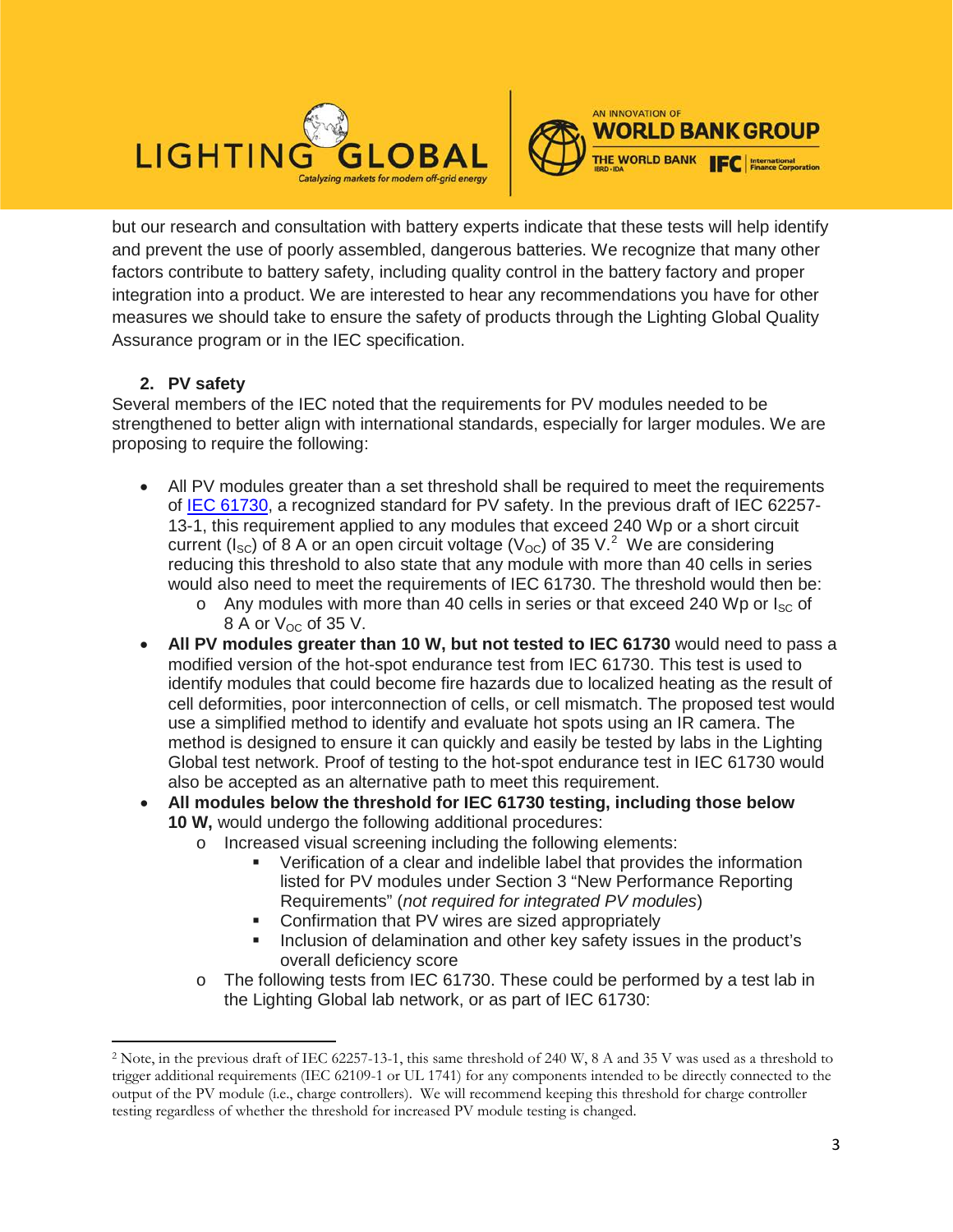



- Durability of markings (*not required for integrated PV modules*)
- Sharp edge test (*not required for integrated PV modules*)
- Screw connection test *(for non-plug-and-play products only)*
- $\circ$  The impact test described in [UL 1703,](https://standardscatalog.ul.com/standards/en/standard_1703) which consists of a 51-mm diameter steel sphere being dropped from 1.295 m onto the surface of the module. The module passes if there are no accessible live parts following the test and no parts larger than  $6.5 \text{ cm}^2$  are released from the module.
- $\circ$  A bending or folding test for flexible or foldable modules. The modules would be bent or folded 25 times and then inspected for any visual defects.

These proposed PV requirements represent a compromise with IEC committee members who initially suggested that all modules should meet the requirements of IEC 61215 and IEC 61730, regardless of size. Given the high cost and complexity of these tests, we did not think they were appropriate for many smaller modules in the off-grid sector. We reviewed the requirements of IEC 61730 and, in consultation with PV experts, identified those tests that assess safety issues that are most relevant to small modules.

## **3. New performance reporting requirements**

 $\overline{\phantom{a}}$ 

To better ensure that consumers and distributors have access to basic, comparable information about product performance, we are introducing additional performance reporting requirements for SHS kits, components either packaged separately or with a kit, and PV modules. These are in addition to the existing requirements presented in the [Performance Reporting Requirements](https://www.lightingglobal.org/resource/performance-reporting-requirements/) policy, which have already been included in the draft of IEC 62257-13-1. We appreciate any feedback you can provide on the new proposed requirements and especially encourage responses from marketing and communications teams at off-grid product companies. Our proposed requirements are as follows:

- **Performance metrics required on the packaging or user manual for SHS kits (including kits listed as part of a [product family\)](https://www.lightingglobal.org/resource/framework-for-testing-product-component-families/):**
	- $\circ$  One solar run time profile for all of the included light points on high and any other included appliances must be provided on the packaging or in the user manual. $3$ (An example run time profile for a product that includes lights, a torch and a TV, and no other appliances, could be: "After a day of solar charging, you can use the main lights on high for 4 hours, the torch for 8 hours and the TV for 3 hours.") This run time profile may also include advertised appliances, but it must clearly indicate that these appliances are not included with the kit and that the assumed power (or number of charges and battery capacity) of the advertised appliances must also be presented and representative of actual appliances that can be found in the market.

Additional run time profiles may also be presented. Reported metrics for all combinations may be subject to verification through QTM, MCM or renewal testing. As with all truth-in-advertising aspects, the reported values for each

<span id="page-3-0"></span><sup>3</sup> If a product does not include any lights or appliances, it must still present a solar run time profile representative of the appliances it is intended to power.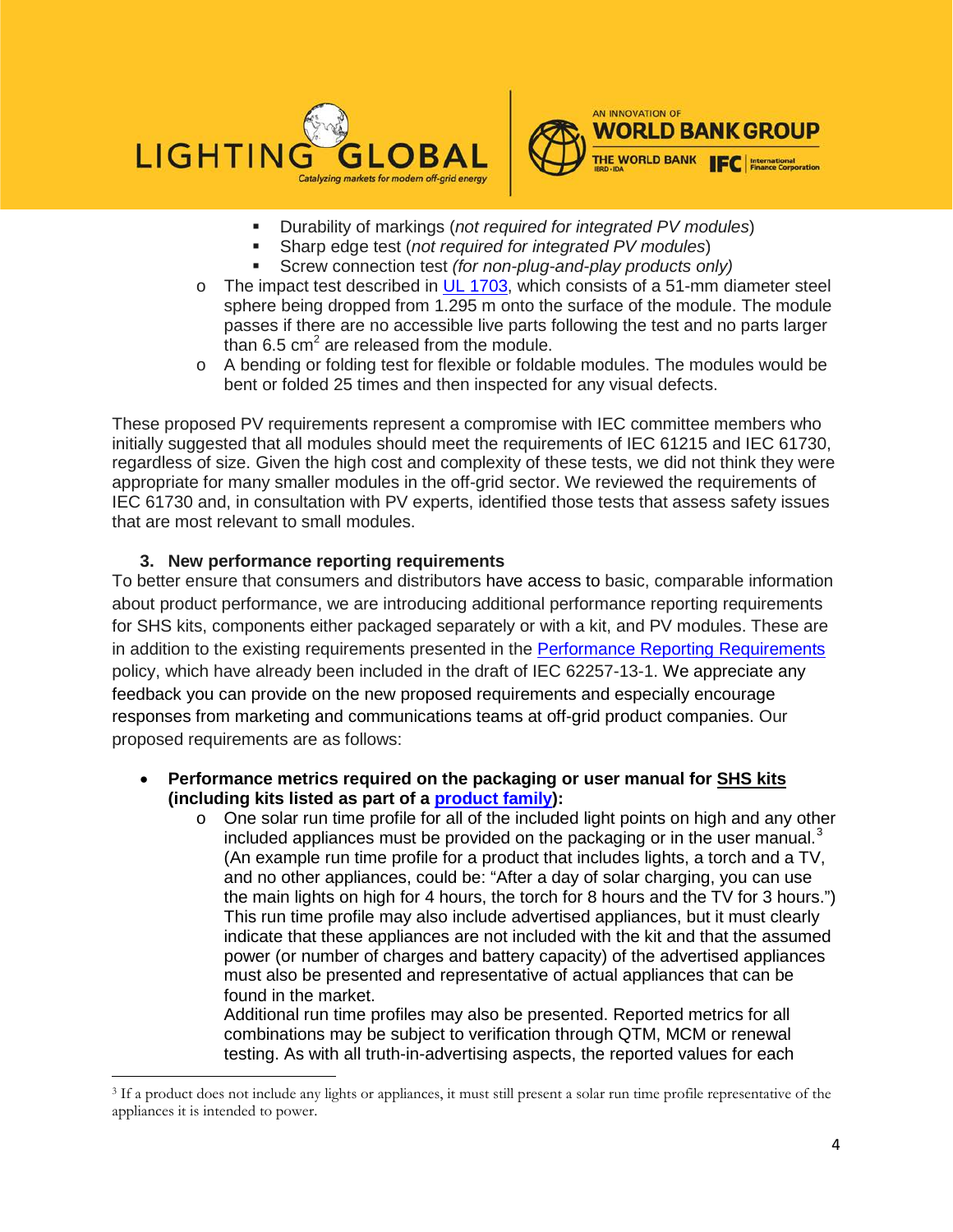



metric must be no more than 15% greater than the values determined through QTM testing as described in IEC/TS 62257-9-5.<sup>[4](#page-4-0)</sup>

- o PV module power in watts on the packaging. (Note: This requirement is already in force as part of the Lighting Global Quality Standards and was included in the original draft of IEC 62257-13-1.)
- **Performance metrics required for all components, whether packaged with a pico or SHS kit, or included as part of a product family:**
	- o All component specifications must be provided on the packaging or user manual as described below. If the component is packaged with the kit, the information shall be presented on the packaging or user manual of the kit. If the component is packaged separately from the kit, the information shall be presented on the packaging or user manual of the component. Where indicated, specifications must also be provided on the component:
		- Batteries: battery capacity in mAh or Ah and nominal voltage (must also be provided on the battery)
		- Auxiliary lighting appliance with battery: light output (or brightness) in lumens and the full battery run time for the brightest setting<sup>[5](#page-4-1)</sup>
		- **Example 1** Lighting appliance without battery: lumen output (or brightness) in  $l$ umens $5$
		- Appliances without batteries: power in watts
		- Appliances with batteries: power in watts and battery capacity in mAh or Ah and nominal voltage (battery capacity must also be provided on the battery)
- **All PV modules not integrated into a product must have the following markings on the module:**
	- o name, registered trade name or registered trade mark of manufacturer;<br>o type or model number designation;
	- type or model number designation;
	- o serial number (unless marked on other part of product);
	- o date and place of manufacture; alternatively, serial number allowing to trace the date and place of manufacture;
	- o maximum system voltage;<br>o voltage at open-circuit or V

 $\overline{\phantom{a}}$ 

- voltage at open-circuit or Voc;
- o current at short-circuit or Isc;
- o module maximum power or Pmax.

All electrical data shall be shown as relative to standard test conditions (1000 W/m<sup>2</sup>, 25 °C, AM 1.5 according to IEC TS 61836), but ratings at other test conditions (NOCT, etc.) can be included in addition to those at STC. These requirements are in alignment with the labeling requirements of IEC 61215 with the following exceptions: these

<span id="page-4-0"></span><sup>4</sup> Further, if a range is provided, the best rating must be within the 15% tolerance. If a run time is advertised, it is assumed to be for solar run time and for the brightest setting, unless otherwise stated.

<span id="page-4-1"></span><sup>&</sup>lt;sup>5</sup> Only applies to appliances with light output of  $\geq$  15 lm. Appliances with light output <15 lm are considered to be nonlighting appliances.